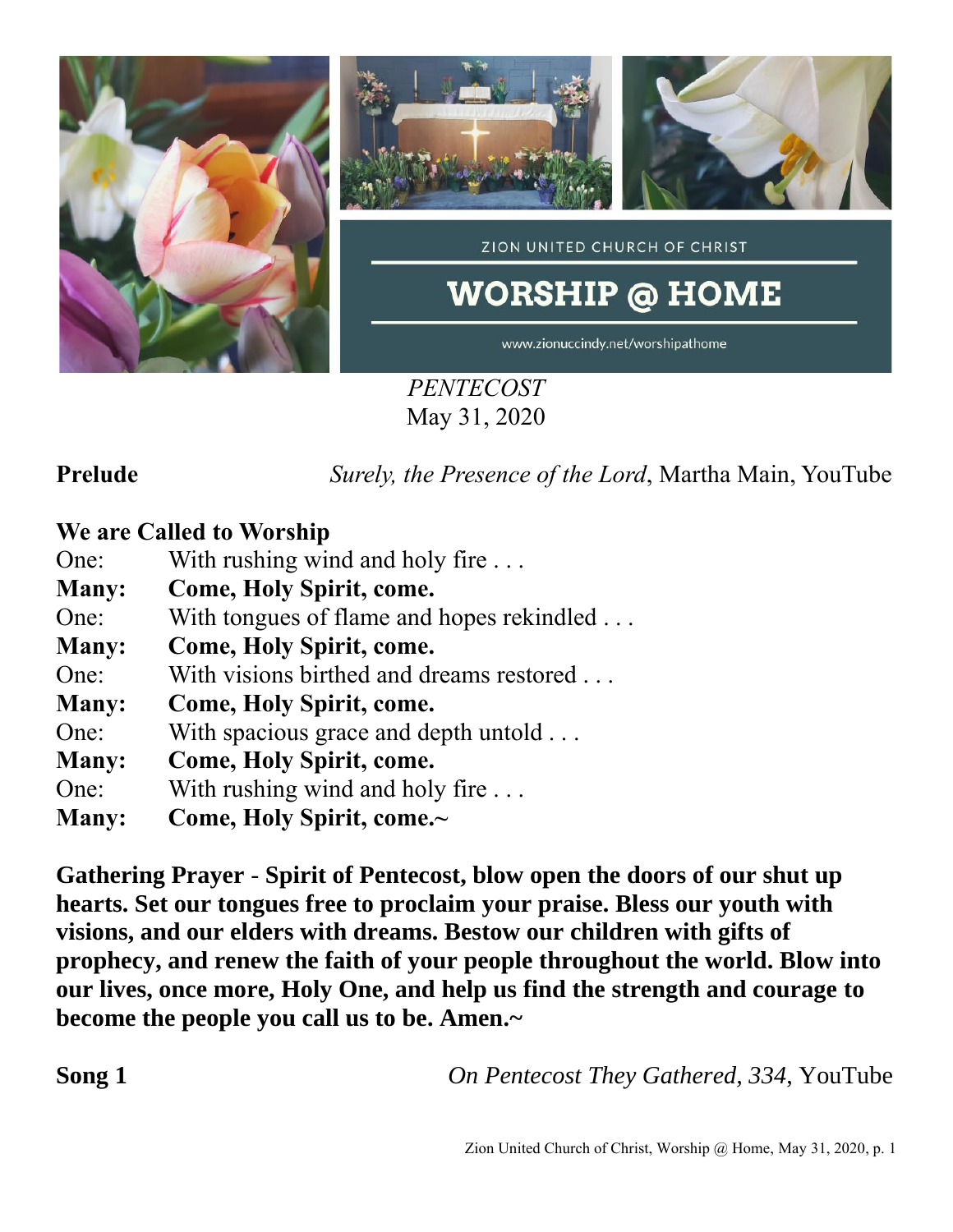# **Sharing Our Joys and Concerns**

**A Time of Prayer**

*You are welcome to send prayer requests to Pastor Sarah. Spend a few moments connecting with God and lifting up your prayers.*

**The Lord's Prayer** (unison)

Our Father, who art in heaven, hallowed be thy name, thy kingdom come, thy will be done, on earth as it is in heaven. Give us this day our daily bread. And forgive us our debts, as we forgive our debtors. And lead us not into temptation, but deliver us from evil. For thine is the kingdom, and the power, and the glory, forever. Amen.

**Special Music** *Sweet, Sweet Spirit,* Martha Main, YouTube

# **We Hear God's Word** Acts 2:1-21

2When the day of Pentecost had come, they were all together in one place. <sup>2</sup>And suddenly from heaven there came a sound like the rush of a violent wind, and it filled the entire house where they were sitting. <sup>3</sup>Divided tongues, as of fire, appeared among them, and a tongue rested on each of them. <sup>4</sup>All of them were filled with the Holy Spirit and began to speak in other languages, as the Spirit gave them ability.

5 Now there were devout Jews from every nation under heaven living in Jerusalem. <sup>6</sup>And at this sound the crowd gathered and was bewildered, because each one heard them speaking in the native language of each. <sup>7</sup>Amazed and astonished, they asked, 'Are not all these who are speaking Galileans? <sup>8</sup>And how is it that we hear, each of us, in our own native language? <sup>9</sup>Parthians, Medes, Elamites, and residents of Mesopotamia, Judea and Cappadocia, Pontus and Asia, <sup>10</sup>Phrygia and Pamphylia, Egypt and the parts of Libya belonging to Cyrene, and visitors from Rome, both Jews and proselytes, <sup>11</sup>Cretans and Arabs—in our own languages we hear them speaking about God's deeds of power.' <sup>12</sup>All were amazed and perplexed, saying to one another, 'What does this mean?'  $^{13}$ But others sneered and said, 'They are filled with new wine.'

14 But Peter, standing with the eleven, raised his voice and addressed them: 'Men of Judea and all who live in Jerusalem, let this be known to you, and listen to what I say. <sup>15</sup>Indeed, these are not drunk, as you suppose, for it is only nine o'clock in the morning.  $\frac{16}{10}$ No, this is what was spoken through the prophet Joel:

<sup>17</sup> "In the last days it will be, God declares, that I will pour out my Spirit upon all flesh,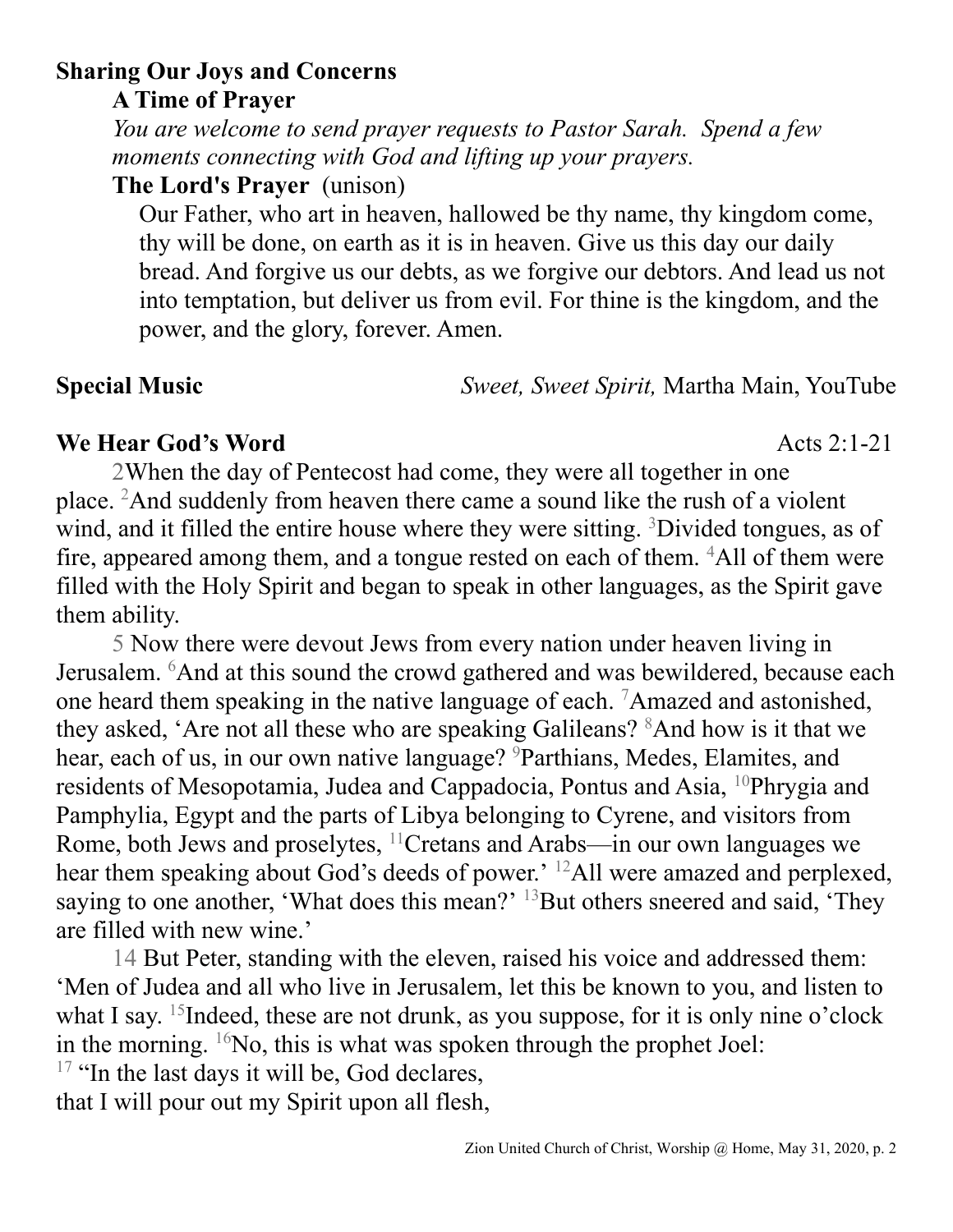and your sons and your daughters shall prophesy, and your young men shall see visions,

and your old men shall dream dreams.

- $18$  Even upon my slaves, both men and women, in those days I will pour out my Spirit; and they shall prophesy.
- $19$  And I will show portents in the heaven above and signs on the earth below,

blood, and fire, and smoky mist.

 $20$  The sun shall be turned to darkness and the moon to blood,

before the coming of the Lord's great and glorious day.

 $21$  Then everyone who calls on the name of the Lord shall be saved."

**Song 2** *Spirit, Spirit of Gentleness*, 326, YouTube

**Meditation** *Spirit Among Us: Sounds of the Spirit*

## **Spiritual Practice of the Week**



The Holy Spirit helped the church to hear one another. Being able to listen deeply to one another is a gift of the Spirit. Our ability to listen and to understand takes practice and openness. Listen to the wind in the trees. Watch as the creatures around you—squirrels and chipmunks, your beloved pets—prick their ears as the slightest sound. Notice the birdsong. We listen with more than our ears. Pay attention to that still small voice of God whispering in your heart.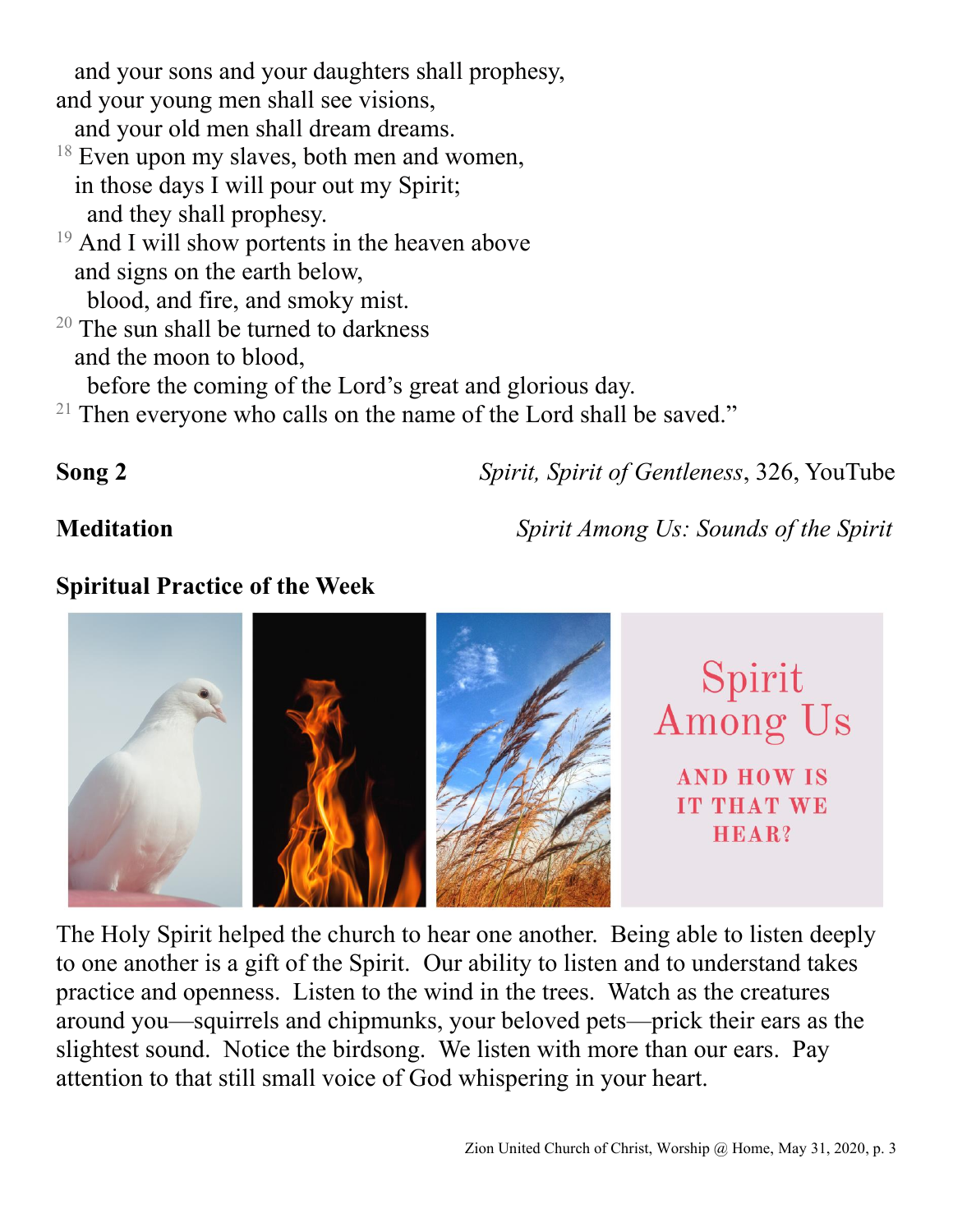# **We Respond to God's Word with Our Giving Offertory**

Friends, we may not be together in person today as we worship, but the ministry of our church goes on. During this time when we are apart, we are still in need financial support for our ministry.

You're invited to take out your checkbook in these moments. As you write out your offering, be prayerful with each letter and number. In times such as these, when money becomes tight and our economy in under strain, God invites us to be generous and give what we can. These are gifts we freely give, as we are able and as we are called.

We ask that you please mail in your offerings to our office. Zion United Church of Christ 8916 E. Troy Ave. Indianapolis, IN 46239

You can now submit your offerings on our website through a secure PayPal donation button. Please know that PayPal receives a 2.2% processing fee and a \$0.30 transaction charge. You are able to set up reoccurring, monthly payments. Check it out on our website at www.zionuccindy.net/donate.

**\*The Doxology** (Please sing the version that is most meaningful to you)

*Version 1 Praise God from whom all blessings flow; Praise him all creatures here below; Praise him above, ye heavenly host: Praise Father, Son, and Holy Ghost. Amen.*

*Version 2 Praise God from whom all blessings flow; Praise God all creatures here below; Praise God for all that love has done; Creator, Christ, and Spirit One. Amen.* 

**\*We Give Thanks** (unison) – **For opening your hand, and blessing us with your manifold blessings, we give you thanks, O God. On this day of Pentecost, may our gifts bring dreams and visions to world in need of**